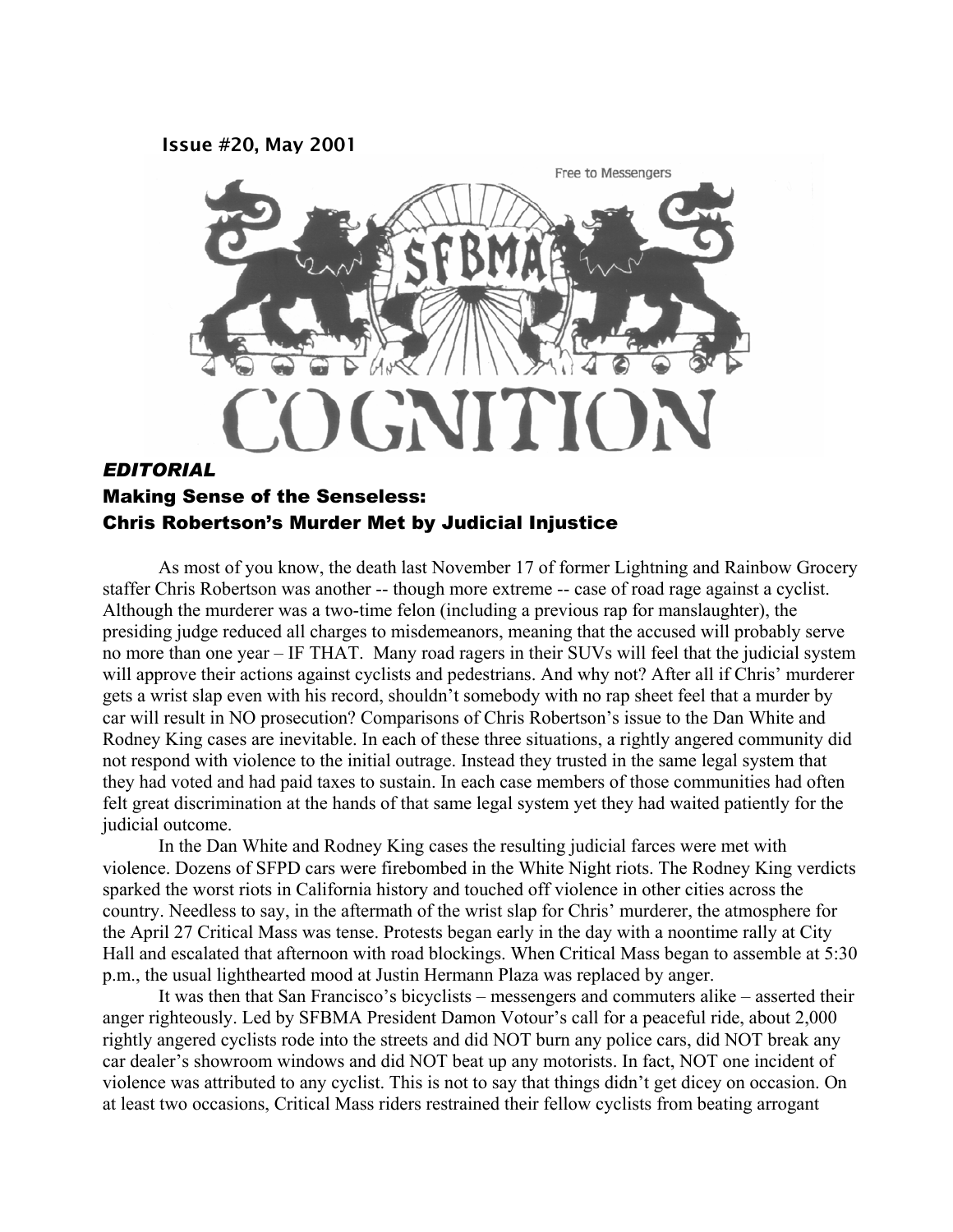motorists. On both occasions, messengers -- who deal with road rage more than other cyclists - stepped in to defuse potentially violent situations. But overall the Mass expressed its collective anger in peaceful yet dramatic ways. Broadway Tunnel and Van Ness (US 101) were shut down during rush hour. Before dispersing around 8 p.m., Market and Fell Streets had also been blocked.

But for SF's cycling community the April Mass cannot be the last word. Those of us who knew Chris know that it is not just his blood that cries out for justice it is also his soul. If he were as the media have implicitly portrayed him – a drunken ne'er do well riding a toy in the way of a motor vehicle – then only his blood – his death – would cry for justice. Even that should demand our attention and our activism. But Chris was someone who would be putting his efforts into justice if it had been YOU or ME who had been murdered that night in November. In other words it is his soul - - his whole life -- that cries out for justice.

We owe it to Chris and to each other to seize some justice from this outrage. I think everyone agrees on this but we are all still bewildered by the judicial outrage. I want to propose a change in our priorities. Up to now we have focused on the very proper goal of getting Ruben Espinosa locked up for good. Unfortunately that just will not happen. I certainly support ongoing efforts to punish Espinosa for his crime. I hope Chris' family will pursue a wrongful death suit and I hope they will win.

But what we also need to do is remember that there are always two killers involved whenever a human being is slain on the streets – the driver (who sometimes is guilty of only an accident) and the Auto(mobile)cracy. The Autocracy is never guilty of only an accident. So brazen is the Autocracy that it slaughtered two more Bay Area cyclists the same day of the April Critical Mass. The Autocracy is the accomplice that is ALWAYS guilty of premeditated murder. After 40,000 deaths each year on American roads by "accident" and countless more from smog related diseases, the Autocracy is a murderer with so much blood on its hands that there is no need for any trial. The evidence is clear and now what needs to be done is what we should have been doing BEFORE Chris was killed and before the next person is killed: organize to weaken then replace the Autocracy.

For that reason the SFBMA has called upon the SFBC to join it in a meeting to discuss a strategy to enact laws that will take away the power and privilege to kill from the hands that operate the steering wheels.

=========================================================

### Editor's notice

Lately many of you have been asking me "Where's *Cognition*?" As I stated before the recent SFBMA elections, I needed to get on it and you the members of the SFBMA have every right – and duty – to keep on your officers to do their jobs. So here with my apologies for tardiness is the latest *Cognition.* You'll notice that it's smaller. That's because we'll be doing more *Cognitions* – once a month – rather than bigger editions as in the past. However about once each quarter we'll come out with the larger issues similar to what we've done before. Thanks for your patient reminders, *--Howard Williams, Secretary of the SFBMA and Editor of* Cognition

### Speedway Messengers Go to the Table

Messengers at Speedway Delivery have chosen their negotiating team and assigned them to bargain for a new contract with the owners of that company. Representing the Messengers will be Driver Messenger Jim Hewlitt, Jr, Walking Messenger Paul Rosen, and Bike Messengers Bernie Corace, Manuel Affonso and Howard Williams. The current contract expires June 5. In company issues,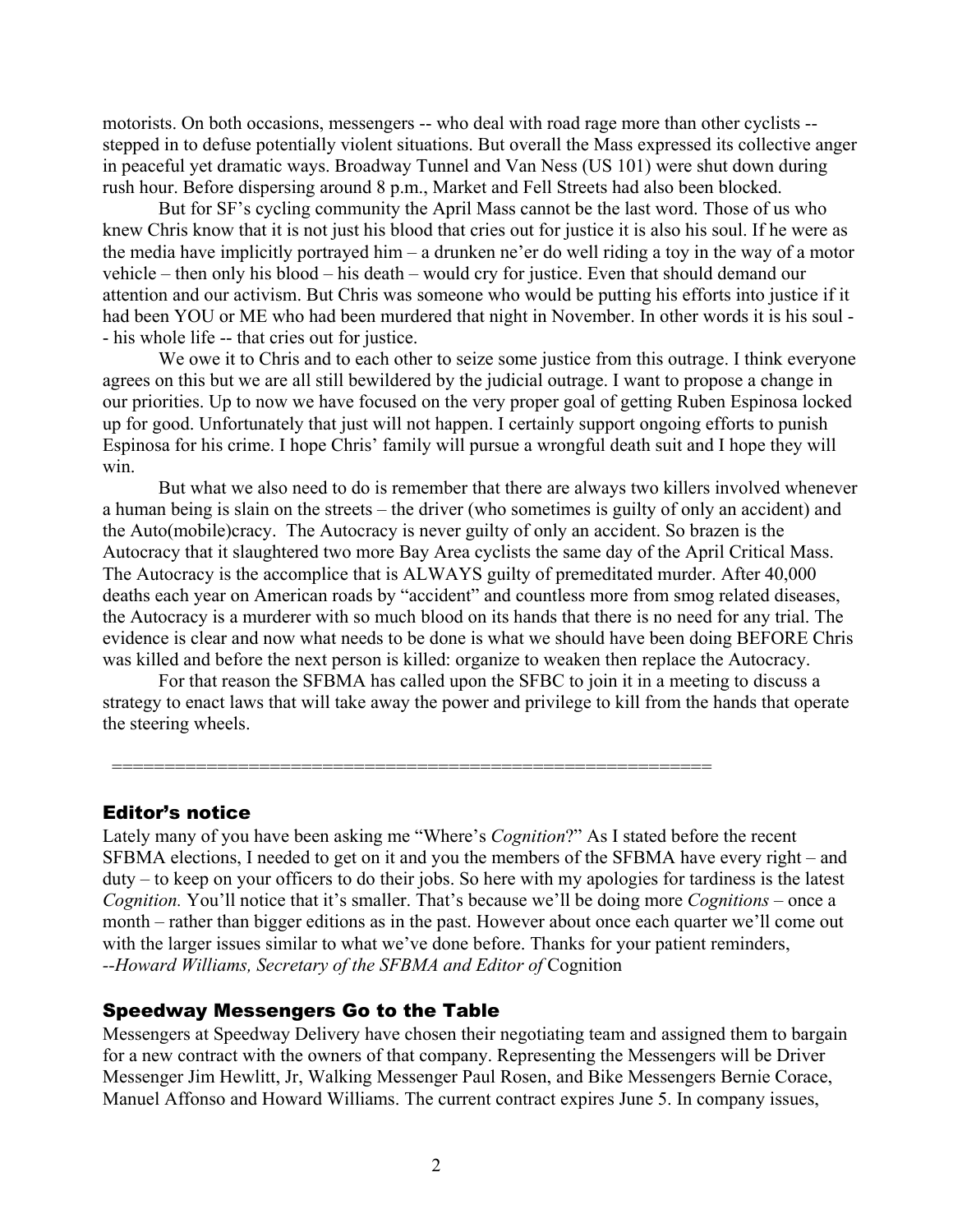Messengers are seeking increases in pay and benefits. Regarding industry issues, we are demanding contract language permitting the right to join an industry-wide strike for better industry standards especially higher tag prices.-- By Howard Williams

# SFBMA June meeting place changed! Local 34 for free pizza!!

The June SFBMA meeting will be on Thursday June 14 at 7 p.m. However the place will be at ILWU Ship Clerks Local 34 Hall at 2 Berry Street NOT Local 10 as previously announced and not Local 6 as in previous meetings. In fact we'll also be holding our July and August meetings at Local 34. Local 34 is easy to find. Just go south on 2nd Street till you see Giants Stadium. To the left of the ballpark is the hall tucked in under a grove of sycamore trees. You can't miss it! See you at our summer home – Local 34 at 2 Berry Street on June 14 Thursday at 7. And yes the rumors are true we'll have FREE PIZZA for those who get there first.

## RUSSIAN RIVER RIDE!

Once again it's that time of year again. One of the greatest customs in all Messengerdom continues onward with the 16th Annual Russian River Ride. Meet early on Saturday the 26th in the A.M. at the Celestial Palace of the Imperial Dynasty of Woo -- better known as Harvey's. It's the Messenger way to celebrate Memorial Day! Three days of woodsy fun and frolics.

# MAY DAY ALLEY CAT RESULTS

By Bernie and Nice Tim Revolutionary Ride II was Sunday, April 29th and here are the results: 1st overall, from Godspeed Couriers: Super Mike; 1hr. 3m. (4pts) 2nd overall, from Speedway: Jason Whitehead; 1hr. 16.5m. (3pts) 3rd overall, from Jetset Couriers: John Z.; 1hr. 16.5m. (2pts) 1st fixie, from Godspeed Couriers: Ali; 1hr. 20.5m. (3pts) 1st women, from City Sprint: Natasha; 2hr. (3pts) AND, in her first alley cat: DFL, from at large, Nicole McMorrow; 2hr. 39m. (1pt) Congratulations to all 20 participants. Hope to see you all out at other races (see below) throughout the season.

\*\*\*\*\* (pts) indicates points received for the S.F. Alley Cat Challenge.

# MORE ALLEY CAT ANNOUNCEMENTS

**June 23 Saturday, South Park, 1 p.m**. Team Satan Alley Cat -- \$5 entry fee PLUS \$5 to use for various duties along the course. The second race in the SF Alley Cat Challenge.

T**his summer -- THE 5TH ANNUAL MOUNTAIN LION** – the 3d race in the SF Alley Cat Challenge. See Matt R. (Broiler) for more info. This is the longest running Alley Cat in SF Messenger history.

**Biketoberfest -- this October** -- this is the final SF Alley Cat Challenge ride.